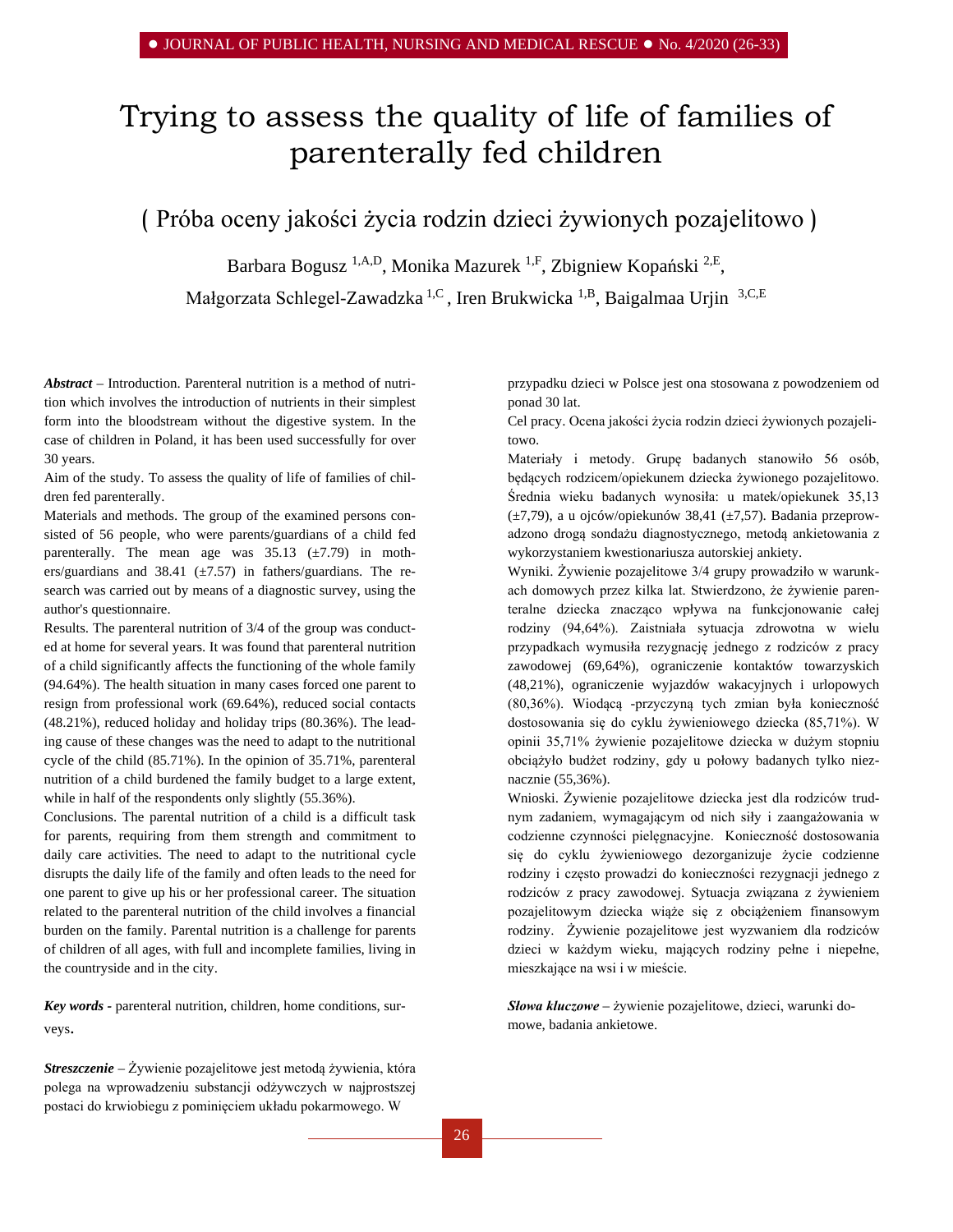#### **Author Affiliations:**

- 1. Collegium Masoviense College of Health Sciences, Poland
- 2. Faculty of Health Sciences, Collegium Medicum, Jagiellonian University, Poland
- 3. National University of Mongolia, Mongolia

#### **Authors' contributions to the article:**

- A.The idea and the planning of the study
- B. Gathering and listing data
- C. The data analysis and interpretation
- D.Writing the article
- E. Critical review of the article
- F. Final approval of the article

#### **Correspondence to:**

Zbigniew Kopański MD PhD, Faculty of Health Sciences, Collegium Medicum, Jagiellonian University, Piotra Michałowskiego 12 Str., PL- 31-126 Kraków, Poland, e-mail[: zkopanski@o2.pl](mailto:zkopanski@o2.pl)

**Accepted for publication:** November 19, 2020.

# **I. INTRODUCTION**

ne of the fundamental rights of the child is the right to a happy and joyful childhood. However, it sometimes happens that this period of development is not free from unforeseen and often very sad and difficult circumstances. The life situation of a healthy, loved and desired child and its immediate family can change dramatically if an unexpected obstacle arises. This is a chronic illness of a child - suddenly appearing or accompanying it from the day of its birth - and the need for its long-term treatment and hospitalization. Diseases of this type most often have a huge impact on the functioning of the whole family. To a large extent, they disrupt the normal rhythm of its functioning and adversely affect its material and economic situation. They also have a very significant impact on the mental and physical condition of the family [1-8]. O

The aim of the study was to assess the influence of parenteral nutrition on the quality of life of families of children affected by chronic disease.

## **II. MATERIALS AND METHODS**

#### *Material*

The study covered 56 families of children fed parenterally at home. The research was carried out from November 2019 to March 2020 in the Clinic of Paediatrics, Mental Nutrition and Metabolic Diseases and the Outpatient Nutrition Clinic of the Children's Health Centre in Warsaw-Międzylesieu. The basic criterion for selection for the study was to raise the child fed parenterally at home and agree to participate in the study.

Characteristics of the test group:

The age structure of the examined children was as follows: up to 1 year old 10.72%, from 1 to 6 years old 44.64% and from 7 to 15 years old 44.64%.

The period of feeding a child at home was determined by the respondents to be 1.79% for several weeks, 23.21% for several months and 75% for several years.

In the study group, a child was ill from birth in 85.71% of cases, in the first year of life 8.93% of children fell ill, and between 2 and 10 years of age 5.36%.

Number of people trained in central access and infusion pump: mother 66.07%, mother and father 32.14%, more people 1.79%.

The preparation time for parenteral nutrition at home was as follows: about 2 weeks 39.29%, about 3 weeks 32.14% and about one month 28.57%.

Family structure: full 83.93%, incomplete 12.50%, foster 1.79% and adoptive 1.79%.

The mean age of the subjects was  $35.13$  ( $\pm$ 7.79) in mothers and 38.41  $(\pm 7.57)$  in fathers.

The age structure of the group was as follows: up to 30 years old mother 26.79%, father 16.07%; 31-35 years old mother 25.00%, father 19.64%; 36-40 years old mother 28.57%, father 26.79%, and over 40 years old mother 19.64% and father 37.50%.

The level of education of the respondents was as follows: mother's primary education 5.36%, professional 10.71%, secondary 42.86%, higher 41.07%.

Father's primary education 7.14%, professional 30.36%, secondary education 33.93%, higher education 28.57%.

In the surveyed group the inhabitants of rural areas accounted for 42.86%, while the inhabitants of towns up to 50,000 inhabitants 35.71%, while the inhabitants of towns over 50,000 inhabitants 21.4%.

In the surveyed group, the sick child had siblings in 57.14% of cases, while in 42.86% it was without siblings.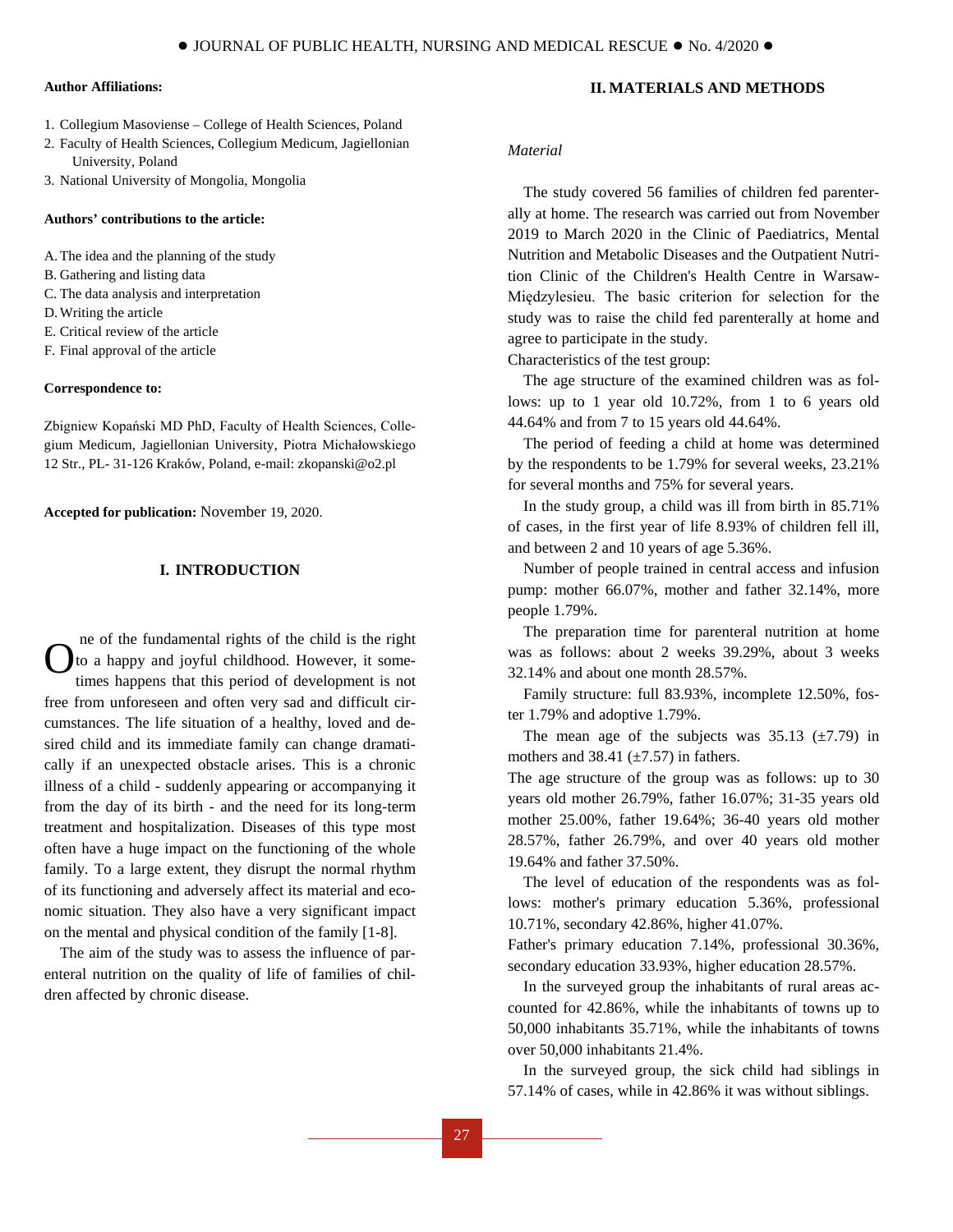Professional activity: mothers - 28.57% of the respondents worked, the adequacy of the employed was 71.43%, the father - 92.86% of the respondents worked, not 7.14%.

# *Methods*

In this work, the diagnostic survey method was used. A questionnaire was used as a research technique, while the research tool was a self-research questionnaire. The questionnaire consisted of a label and closed and open questions with multiple choice of answers. The respondents were informed in writing about the purpose of the study. The Bioethics Committee of Collegium Masoviense - Żyrardów University of Health Sciences agreed to conduct the survey.

#### *Statistical elaboration*

Statistical analysis was carried out using STATISTICA version 7.0 software by StatSoft Polska. The following methods of quantitative data analysis were used for the analysis of the conducted research:

- the differences between the compared groups were assessed on the basis of the significance test for qualitative (categorizable) variables - chi-quadratic statistics;
- $\bullet$  the Pearson correlation coefficient  $r(X,Y)$  was also used (a chi-quadrate-based measure of the relationship between categorised variables indicates the strength of the relationship);
- the results meeting the condition  $p < 0.05$  were considered statistically significant.

### **III. RESULTS**

The respondents determined whether a parenteral feeding catheter causes limitations in the child's daily functioning. Less physical activity was observed in 51.79% of children, decreased number of contacts with peers in 41.07%, whereas in 30.56% parenteral nutrition does not cause limitations in everyday functioning.

In the opinion of the respondents, there were changes in the functioning of the family due to the child's disease. These included: resignation of one parent from professional work in 69.64% of cases, reduction of social contacts in 48.21% of respondents, reduction of holiday and holiday trips in 80.36% of respondents. In 5.36% of the respondents, the child's illness did not disturb the functioning of the family.

During the child's stay in hospital, the respondents determined that there was a need to care for the child of the mother or another family member in 92.86% of cases.

Childcare and demanding medical activities took 30 minutes per day according to 26.79% of the respondents, 44.64% of the respondents and more than an hour according to 28.57% of the parents.

The respondents considered their material situation and assessed it mainly as average 51.79%, good 37.50%, very good 5.36%, and poor 5.36%.

The respondents assessed the child's conditions for play and rest as good in 57.14% of cases, as average in 25.00% and as very good in 17.86%.

The need to adapt the flat to the needs of the child, which consisted in changing the furniture, was indicated by 53.57% of the respondents, while renovation - 33.93%, changing the flat to a larger one - 12.50%, while 32.14% of the respondents did not undertake any adaptation measures of the place of residence.

The respondents stated that due to parenteral nutrition of a child, 35.71% of them experienced a very heavy burden on the family budget, while a further 55.36% experienced a slight burden, and 8.93% of them said that the child's illness did not affect the family budget.

In 66.07% of cases, the surveyed parents used the family's help to care for a sick child, however, another 33.93% of respondents managed to care for the sick child by themselves.

In 58.93% of cases, respondents expected financial assistance from state institutions, in 16.07% - legal assistance, while 30.36% of respondents did not expect any form of assistance.

The attitude they adopted towards a child's illness in 64.29% of cases expressed the desire and need to do everything possible for the child to recover. 28.57% of respondents as the main motto had the need to survive and the belief that everything would be alright, while 5.36% of respondents rather doubted their strength and abilities, doubting whether they could manage.

When asked if they had come to terms with a child's illness, 39.29% answered *strongly in the affirmative*, 41.07% were of the opinion that *they rather did*, but 12.50% did *not come to* terms with the situation, and 7.14% stressed that they would *never come* to terms with it.

In the studied group 94.64% of the respondents did not hide information about the child's illness from family, neighbours or friends.

The system of rewarding and punishing was used by 53.57% of respondents for their sick child, the rewarding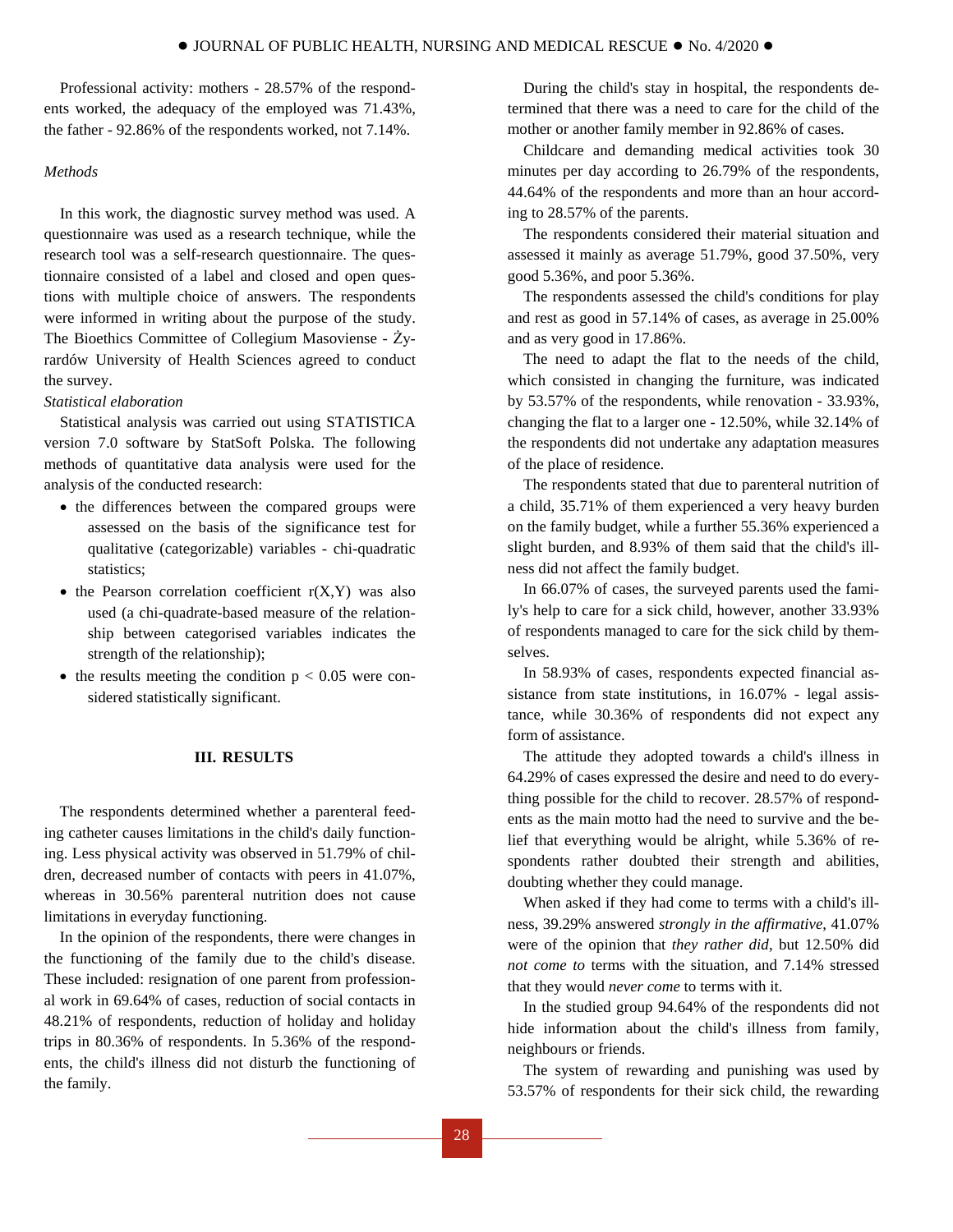itself was used by 25.00% of respondents, while 21.43% did not use such an educational system.

A child in a family home has its duties consisting mainly of cleaning (in the opinion of 16.07% of the respondents), cleaning toys (in the opinion of 12.50% of the respondents), cleaning the room (in the opinion of 5.36% of the respondents), helping at home (in the opinion of 3.57%), feeding the dog (in the opinion of 1.79%), feeding animals (in the opinion of 1.79%), taking care of order (in the opinion of 1.79%). On the other hand, 21.43% of respondents stated that a child has no household duties, when he or she is too small (21.43% of the opinion), is disabled (7.14% of the opinion), is ill (1.79% of the opinion), gets tired quickly (1.79% of the opinion).

According to the parents surveyed, 39.29% of their child maintained contact with their peers, 5.36% of the respondents stated that their child was too young for the reason of lack of contact. The main reason for lack of peer contacts was in 1.79% of cases lack of acceptance by peers, in 1.79% - reduced immunity, in 1.79% - problems with relations, communication, in 1.79% - fear of infection, in 1.79% - lack of colleagues, in 1.79% - fear of infection and in 1.79% - lack of immunity.

In the opinion of 10.71% of the respondents, parenteral nutrition did not cause them any concern, while 87.50% of them believe that there is a risk of sepsis or catheter infection. Fear about the child's life prospects was expressed by 37.50% of the respondents, concern about their own skills 7.14% and concern about the technical condition of equipment 12.50%.

The source of information about a child's illness for the respondents in 96.43% of cases was the attending physician, in 50% of cases the parents of other sick children, for 44.64% the main source of information was nurses and for 41.07% of the Internet.

The degree of satisfaction with the cooperation with the attending physician was considered *satisfactory* by 92.86% of the respondents, but 7.14% were of the opposite opinion.

According to 82.14% of the respondents, when contacting medical personnel, they met with the right treatment, appropriate to their ideas. The opposite opinion was expressed by 17.86% of respondents.

64.29% of the respondents stressed that in the case of problems arising from parenteral nutrition at home, they used the help of local health care institutions, sporadically 19.64% of the respondents, while 16.07% of the respondents did not use such help from the nearest health care institution.

According to 46.43% of the health care institutions surveyed indicate *good knowledge of family problems, in the*  opinion of 42.86% it is only insufficient knowledge.

# **IV. DISCUSSION**

Parenteral nutrition is a generally available and recognised method of nutritional treatment for adults and children where gastrointestinal feeding is not possible, insufficient or contraindicated. Intravenous administration of ingredients allows the supply of nutrients without the intestines and portal circulation. Properly composed parenteral nutrition provides all necessary nutrients - protein, energy, electrolytes, vitamins, trace elements and water [9-12].

The idea of parenteral supply of medicinal substances was born as early as the 17th century, but it was introduced into clinical practice in the middle of the 20th century and was considered the fourth medical milestone after antisepsis, antibiotic therapy and anaesthesia. In the case of children, parenteral nutrition is mainly associated with intestinal failure, which is usually temporary. In prematurely born newborn babies, these include immaturity of the gastrointestinal tract, necrotizing inflammation of the intestines, in all children - complications of chemotherapy, acute pancreatitis, states of catabolism associated with trauma, surgery or burn. The most common cause of chronic parenteral nutrition in children is short bowel syndrome of different origin. Others include diseases with disorders of intestinal motility such as Hirschprung's disease, total aganglionosis or pseudo obstruction syndrome [10,13].

In our own research, the age of children fed on parenteral nutrition was as follows: up to 1 year of age (10.72%), 1-6 years (44.64%), 7-15 years (44.64%).

In most cases, the child's health problems occurred from birth (85.71%), some of them during the first year of life (8.93%) or later (5.36%).

The parenteral nutrition in the home conditions of 3/4 of the group has been carried out for several years. Parents/guardians were most often trained in handling the central access and infusion pump: only mother (66.07%), mother and father (32.14%).

However, the preparation time for parenteral nutrition at home was as follows: about 2 weeks (39.29%), about 3 weeks (32.14%), about one month (28.57%).

In Poland, parenteral nutrition in pediatric patients has been carried out for over 30 years. Apart from the state of health, the condition is an appropriate social situation and responsible parents. Close cooperation of par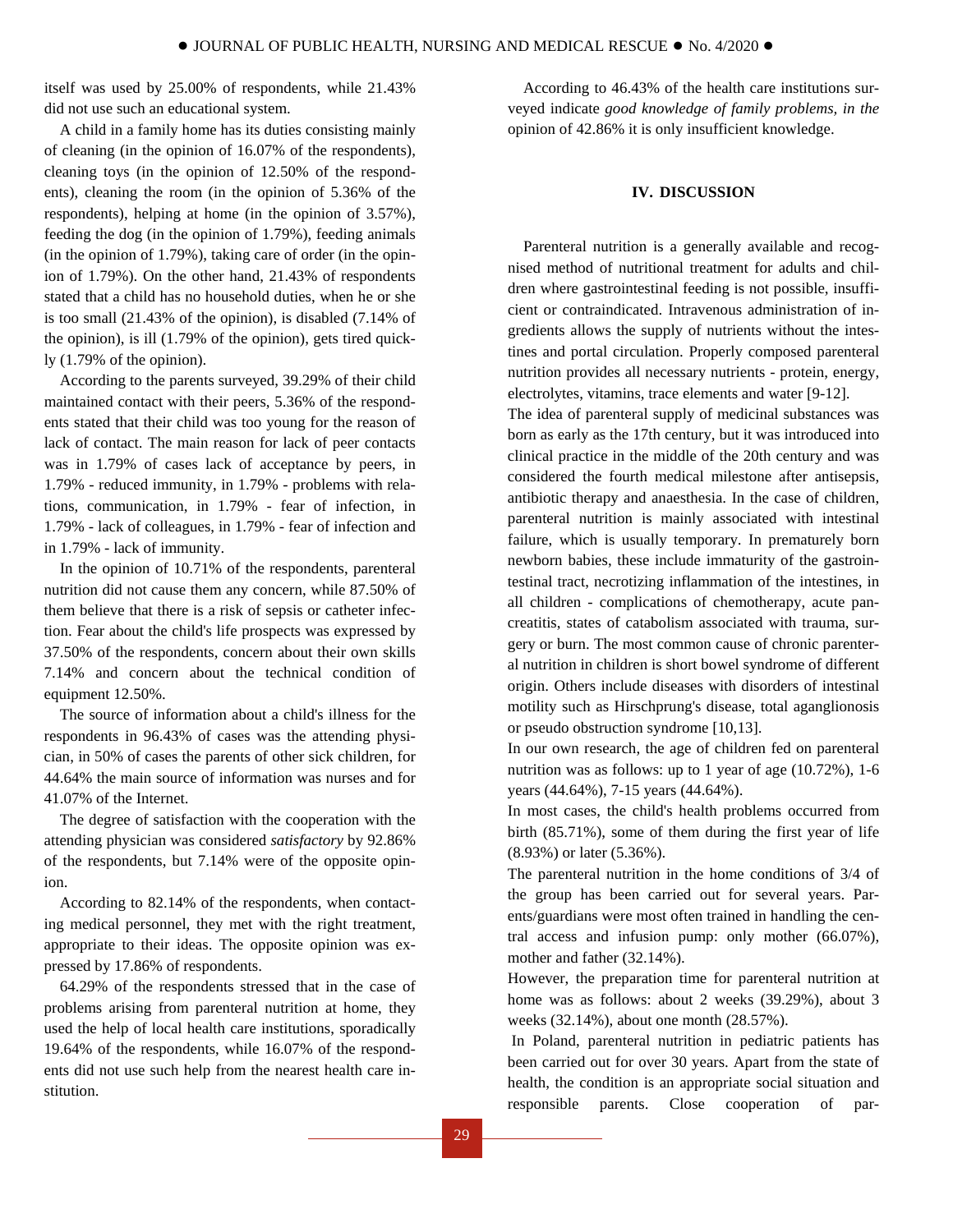ents/guardians with the staff of the centre is an inseparable element of effective treatment at home. During the child's stay in the hospital, the parents were trained in the use and care of the central catheter, connection and disconnection of the feeding bag, operation of the infusion pump, and the method of mixture storage.

There is no doubt that home parenteral nutrition provides a child with maximum comfort of life and the best possible functioning in society [10,13-15].

The results of our study showed that caregivers noticed limitations of a child in its everyday functioning due to the parenteral nutrition catheter (69.44% of indications). The main indications were reduced physical activity (51.79%) and decreased number of contacts with peers (41.07%), all the more so due to frequent hospital stays (3-4 times a year 32.14%, 2-3 times a year 28.57%).

Jankowska stresses that home parenteral nutrition in paediatric therapy gives many children with intestinal failure a chance to survive and function normally in society. However, these children require special care and control, as well as close cooperation between specialists in the nutrition team and parents of caregivers [10].

Zatorska-Zola has stated that chronic disease is one of the most undesirable situations in the life and development of a child. It is a serious burden on the young organism, often something incomprehensible and difficult to accept for a young patient. It is also a strong experience for the child's parents. It requires a great deal of effort from them to deal with the disease and to be able to cope with it. The author emphasised that many parents and children live for years in fear of complications. The patients and their caregivers struggle with frustration, discouragement and anger at the disease [16].

Gerc, on the other hand, points out that developmental psychology emphasises the enormous potential of a child, but in relation to children suffering from illness or disability, it seems to be treated not as an asset worth using at work, but only as a manifestation of therapeutic and compensatory opportunities [17].

The family is a system, that is, a set of elements in dynamic interaction, in which each element is determined by the others. The quality of functioning of the whole family as a community of individuals is influenced by all its members, because human relations have never been one-sided and the behaviour of one person has an impact on the whole family system. Therefore, the experience of a lifethreatening illness has always challenged the balance of the whole system [18].

Our own research confirmed that parenteral nutrition of a child significantly influenced the functioning of the whole

family (94.64%). The health situation in many cases forced one parent to resign from professional work (69.64%), reduced social contacts (48.21%), reduced holiday and holiday trips  $(80.36\%)$ . The main reason for these changes was the need to adapt to the nutritional cycle of the child (85.71%). The applied feeding method was also associated with frequent separation due to hospitalisation or visits to the outpatient clinic (62.50%). All the more so because, in the opinion of 92.86% of the respondents, there was a need to care for the child of the mother or another family member during hospitalization. At home, the time spent on necessary medical activities was evaluated differently: 30 minutes (26.79%), one hour (44.64%), more than one hour (28.57%).

It has been found that parenteral nutrition of the child is a difficult task for parents, requiring their strength and commitment to daily care activities. The need to adapt to the nutritional cycle has disrupted the daily life of the family and has often led to the need for one parent to give up his or her job. The situation of siblings is an increasingly common topic in terms of a child's illness in the family. Boruszak and Gryglicka pointed out that in the past, parents used to put disabled or chronically ill children under the care of specialist institutions and they had no contact with their parents or siblings. Fortunately, attitudes towards sick children have changed and they have been incorporated into family and social life. However, this undoubtedly entailed a heavy burden on the family and especially on healthy siblings. It had to face many challenges intellectually, including the emotional pain associated with their brother or sister's illness, fear, despair of parents, separation from parents and sick siblings due to their hospitalization [18].

On the basis of a meta-analysis of the publication, Żuchowicz has shown that it is precisely children who, in many spheres of life, feel the effects of siblings' disease most acutely. Initially, it was believed that the emotional or behavioural problems observed in this group were considered rather in the context of reactions to stress, but the persistence of specific changes in the lives of people who experienced chronic sibling disease in childhood is increasingly stressed. Żuchowicz pointed out that almost all subjects confirmed the presence of strong anxiety, presented a lowered mood and experienced remorse. Their emotional bond with their siblings was strong, full of compassion. Siblings of a chronically ill child were burdened with additional duties, while the parents' attention was reduced. Relationships with peers were often limited, which was most often associated with a lack of understanding and loneliness. The disease often shaped the character of the hero,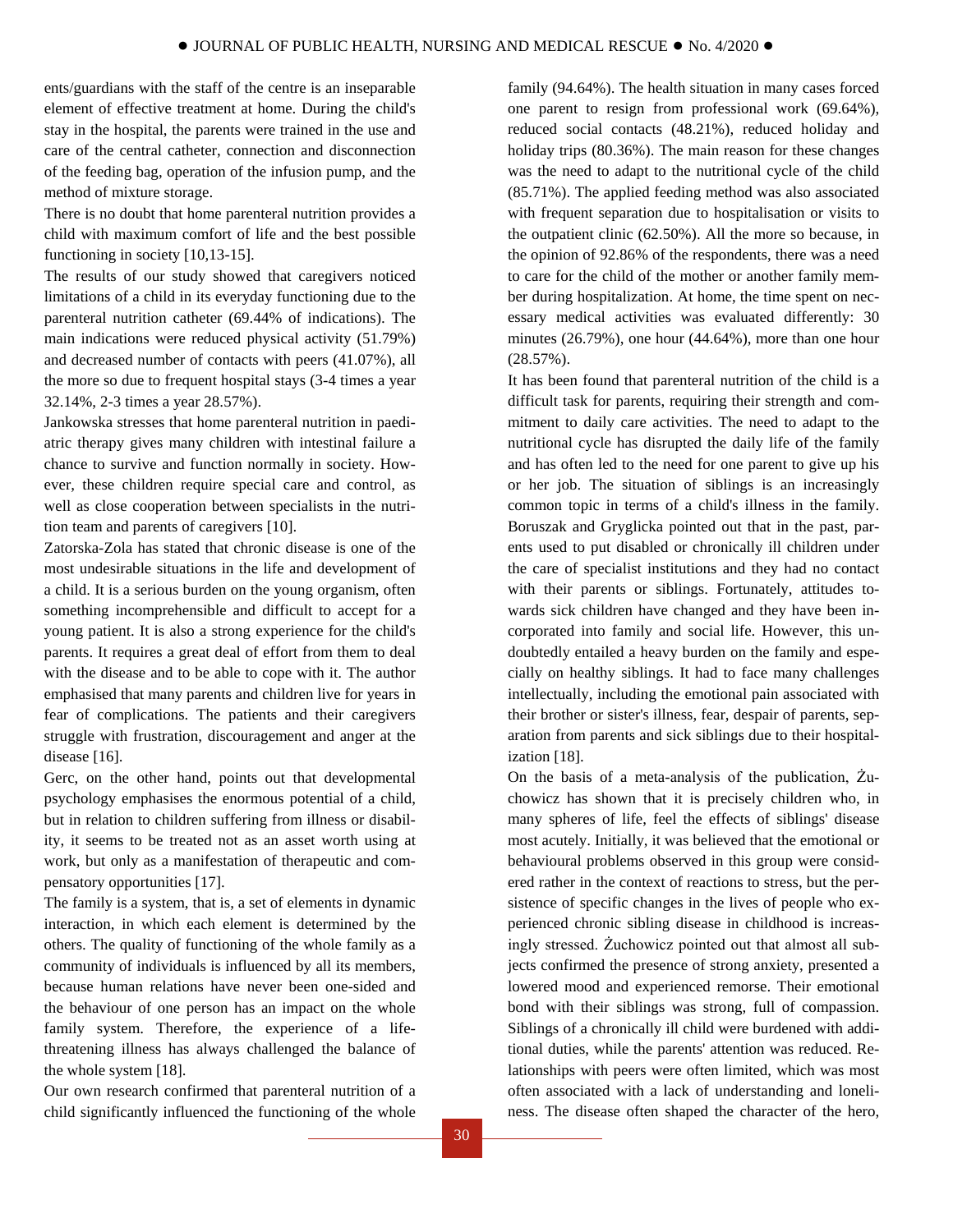responsible for his brother or sister, his parents, independent, coping with all difficulties, reaching the top. Continuous tension and effort resulted in the feeling of physical fatigue. It is impossible not to quote the statement presented by Żuchowicz, who belongs to an 18-year-old sister of a brother suffering from cancer: It seems to me that my life will begin when he is gone [19].

In their own research, the respondents assessed their material situation mainly as average (51.79%) and less frequently as good (37.50%). In the opinion of 35.71%, parenteral nutrition of a child burdened the family budget to a large extent, while in half of the respondents only slightly (55.36%). The need to adapt the flat to the needs of the child was stressed most often by changing the furniture (53.57%) or necessary renovation procedures (33.93%). The decision to take advantage of family support measures was made by 66.07%.

The most frequent use was made of foundations' assistance (50.00%) and social assistance (26.79%). Financial support was the most expected form of assistance from state institutions (58.93%). In less numerous cases, legal services were also indicated (16.07%). Only one fifth of the respondents indicated that they did not need any assistance from the state. These results are comparable in relation to other chronic diseases.

According to Zatorska-Zola, parents of children with diabetes confirm the high financial burden on the family, expecting financial assistance, followed by psychological and, to a lesser extent, legal assistance. The child's disease has a very significant impact on the daily functioning of the family [16].

In our own research, it was proved that the situation related to parenteral nutrition of a child was associated with a financial burden on the family. Parents of children of all ages, with full and incomplete families, living in the countryside and in the city, were challenged with parenteral nutrition.

Żuchowicz also stressed the financial difficulties of families with a chronically ill child, the effects of which are directly felt by other siblings. The author points out that the experience of a chronic disease had an impact on the high level of awareness of the financial situation of their families and the adjustment of their needs to the financial possibilities of their parents. In the families of all the respondents, it was the mother who gave up her professional career to take care of the sick child. The respondents pointed to the fact that only one of the parents worked as the cause of the worsening of their financial situation. Financial troubles were also a mental burden related to insufficient possibilities of treatment of sick siblings [19].

Bialic points out that there is a need for special support for parents, especially during the first months of treatment of the child (both in hospital and at home). The lack of support may cause parents to lose hope for a cure and not to fight the disease (due to helplessness in their new situation) [20].

Princess and Sankowski pointed out that parenteral nutrition is an invasive method, which causes many undesirable symptoms. The greatest difficulty is to personalize the energy and nutritional needs of the patient. It is necessary to supply all the nutrients together with the supplementation of nutritional deficiencies. Incorrect estimation leads to overfeeding or malnutrition, which is a very common problem [9].

Laskowska stressed that the proper planning and conduct of parenteral nutrition in children is a challenge, as its aim is not only to ensure proper nutritional status, but also to enable proper somatic growth and development of the central nervous system. The demand for individual nutrients in paediatric patients is individual. It depends on age, gender, coexisting diseases, initial nutritional status [10].

A lot of research work concerns the complications described as mechanical. Among the early complications, the most common are those associated with incorrect catheter insertion, such as poor placement of access or its displacement, air congestion or abscess. The later complications include obstructions related to improper use of the catheter. A significant group of complications, so significant for the participants of our study, were septic complications, which include catheter infections, blood and skin infections. The less numerous group includes 56 metabolic complications, such as hypoglycaemia, insulin sensitivity [21-29].

Laskowska also mentioned electrolyte disorders, bone metabolic disease and parenteral nutrition-related cholestasis from frequent metabolic complications in children.

Despite the existing risks, parenteral nutrition is still the "gold standard" for patients with a poor gastrointestinal tract or intestinal disorders [10].

The results of own research indicated that parents/guardians, despite the difficulties experienced with their child's illness, expressed the willingness and need to do their utmost to restore their health (64.29%). A significant group of respondents also presented an attitude of survival and belief that everything will be fine (28.57%). In most cases the situation was accepted (80.36%) and it was not a secret from family, neighbours, friends (94.64%). The respondents applied an educational system consisting of rewarding and punishing children (53.57%), when every fourth person applied only awards (25%). The respondents assigned children responsibilities according to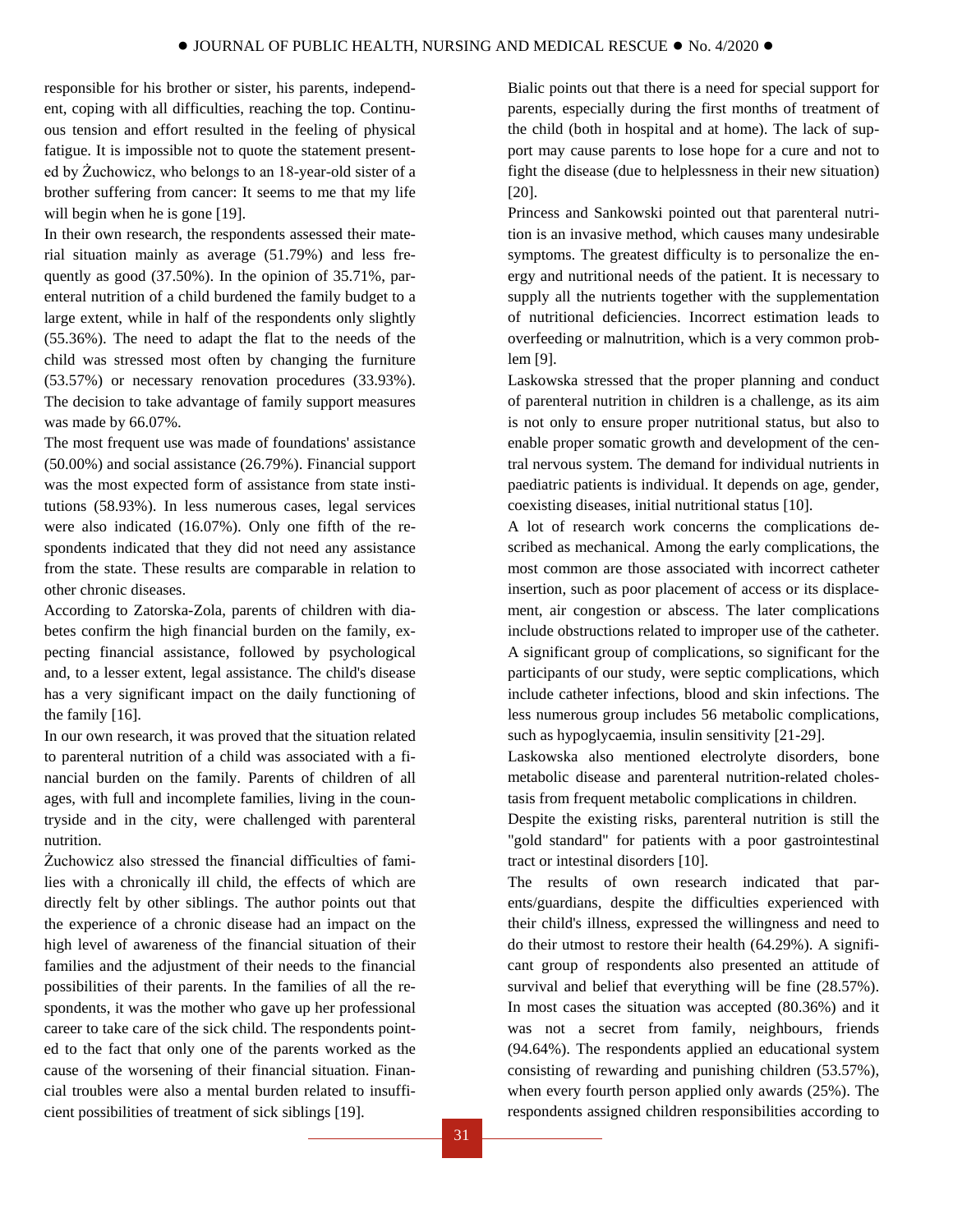their age and abilities, such as toy or room cleaning, home help, care of animals. However, one in five respondents considered their children to be too young. Disability was also indicated (7.14%). Only 39.29% of the group confirmed the child's constant contact with their peers. The main reason for these limitations was fear of catheter infection and risk of sepsis (87.50%). Due to self-care of nutritional access, doubts were also expressed about their own skills (7.14%) and anxiety about the technical condition of the equipment (12.50%).

Małgorzewicz stressed that the training process is one of the most important elements preceding domestic nutrition. Its quality determines the success of treatment, the number of complications and the quality of patient's life [30].

The parents we examined were also worried about their child's life prospects (37.50%).

The authors understand this situation, and Gerc stresses that the disease and suffering associated with it often causes the child's living conditions, opportunities, self-image and future to change. The author mentioned above pointed out that a serious somatic disease or a disability acquired during adolescence is particularly problematic in terms of emotions. Gerc also confirmed that a child's 'serious' illness often causes the relationship between his parents and their friends to loosen up, who assume that touching upon the developmental problems of healthy children and telling about personal experiences concerning their proper development can be perceived as embarrassing, untouchable or even heartless [17].

In their own research only 10.71% of parents/guardians indicated that their child's current health situation does not cause them any concern.

Home-made nutrition cannot function without a food advice centre team. Apart from a doctor and a nurse, the nutritional laboratory of a hospital pharmacy plays a fundamental role in running these patients. Proper preparation of mixtures (especially parenteral ones), storage, but also delivery of preparations to the patient's home requires a great involvement of pharmacy staff [30].

According to the respondents, the source of information related to the child's disease was mainly a message from the attending doctor (96.43%). Also important was the contact with parents of other sick children (50%), as well as information obtained from the nurse (44.64%) and available on the Internet (41.07%). The respondents were satisfied with the cooperation with the attending doctor (92.86%) and in most cases they did not experience any difficulties in relations with the medical personnel (82.14%).

The opinion of respondents on the knowledge of family problems by district health care institutions was divided: good (46.43%) and bad (42.86%).

The parents of a chronically ill child experience many problems in their treatment, care and education. At the same time, they have to meet the different needs of other family members. All of this makes them often lonely in their functioning, so they need external support. The parental nutrition of a child is a difficult task for parents, requiring their strength and commitment to daily care activities. The need to adapt to the nutritional cycle disrupts the daily life of the family and often leads to the resignation of one of the parents from their professional activities. This is not without significance for the family's overall financial situation. Parental nutrition is a challenge for parents of children of all ages with full and incomplete families, living in rural and urban areas. Only joint action can influence the quality of support and the quality of life of a family with a child who is chronically ill.

# **V. CONCLUSIONS**

- The parental nutrition of a child is a difficult task for parents, requiring their strength and commitment to daily care activities.
- The need to adapt to the nutritional cycle disrupts the daily life of the family and often leads to the need for one parent to give up his or her job.
- The parenteral nutrition situation of a child involves a financial burden on the family.
- parenteral nutrition is a challenge for parents of children of all ages, with full and incomplete families, living in the countryside and in the city.

# **VI. REFERENCES**

- [1]Rampertab D.(ed.) [Encyclopedia of Human Nutrition.](https://www.sciencedirect.com/referencework/9780123848857/encyclopedia-of-human-nutrition) New York; Elsevier Ltd. All, 2013.
- [2]American Gastroenterological Association. Medical position statement: parenteral nutrition. Gastroenterology 2001; Oct,121(4): 966-9.
- [3]*Sobotka L, Schneider SM, Berner YN et al. ESPEN Guidelines on Parenteral Nutrition: geriatrics. Clin Nutr 2009; 28 (4): 461–6.*
- [4]*Yaworski JA*. Total Parenteral Nutrition (TPN) Frequently [Asked Questions](http://www.chp.edu/CHP/faq+about+tpn+intestine)*. Pittsburgh; Children's Hospital of Pittsburgh,* 2014.